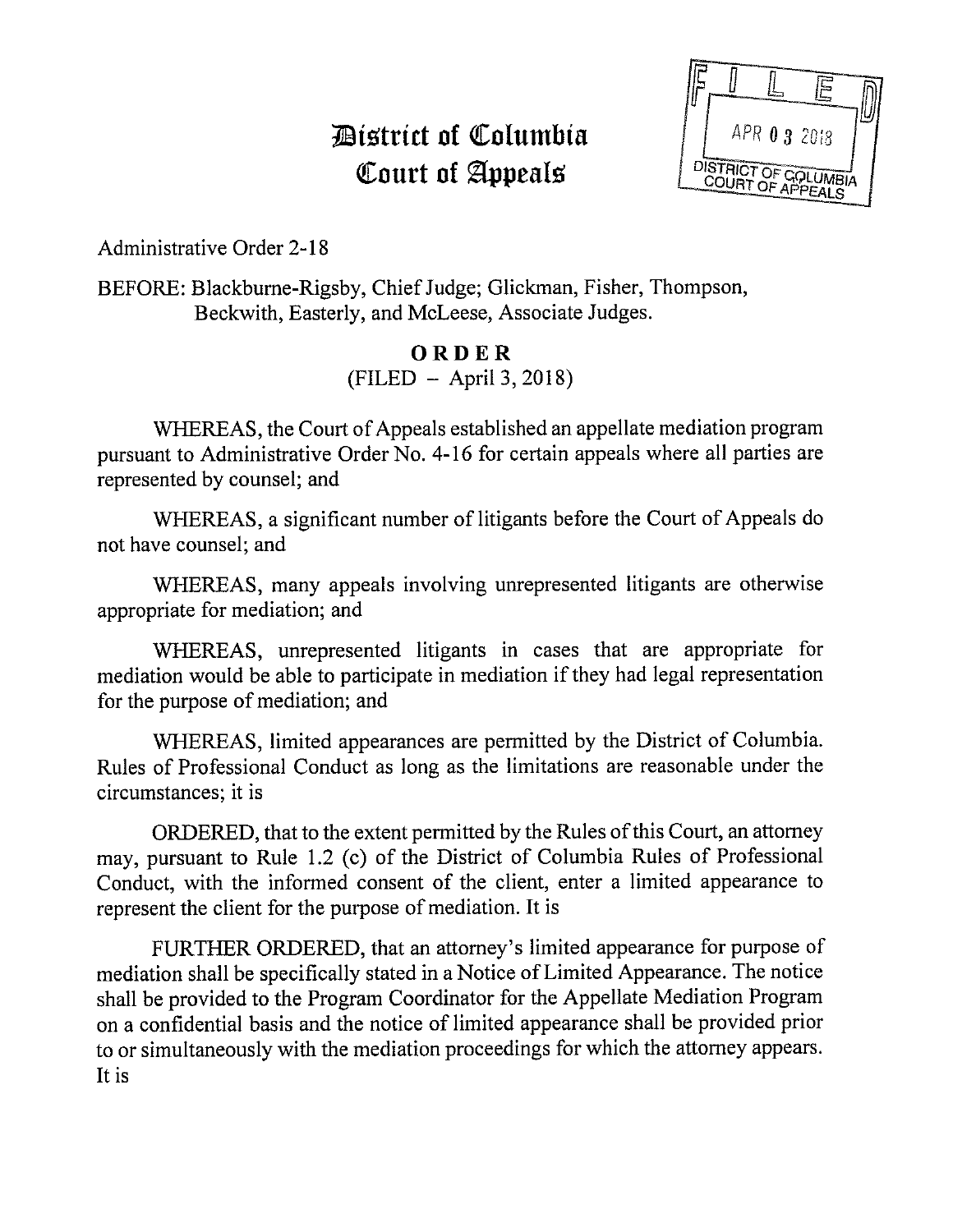FURTHER ORDERED, that the attorney's appearance will terminate without the necessity of leave of court upon the attorney filing a Notice of Completion, which must be served on each of the parties, including the attorney's client. It is

FURTHER ORDERED, that upon completion of mediation pursuant to a limited representation agreement and filing of a duly served notice of completion, no further service on that attorney is required for matters outside the scope of limited representation. Service with respect to all matters concerning the appeal (including the mediation) must be made on the party after the limited representation has been terminated; service on the attorney for matters outside the scope of the limited appearance does not extend the scope of the attorney's representation.

### **PERCURIAM**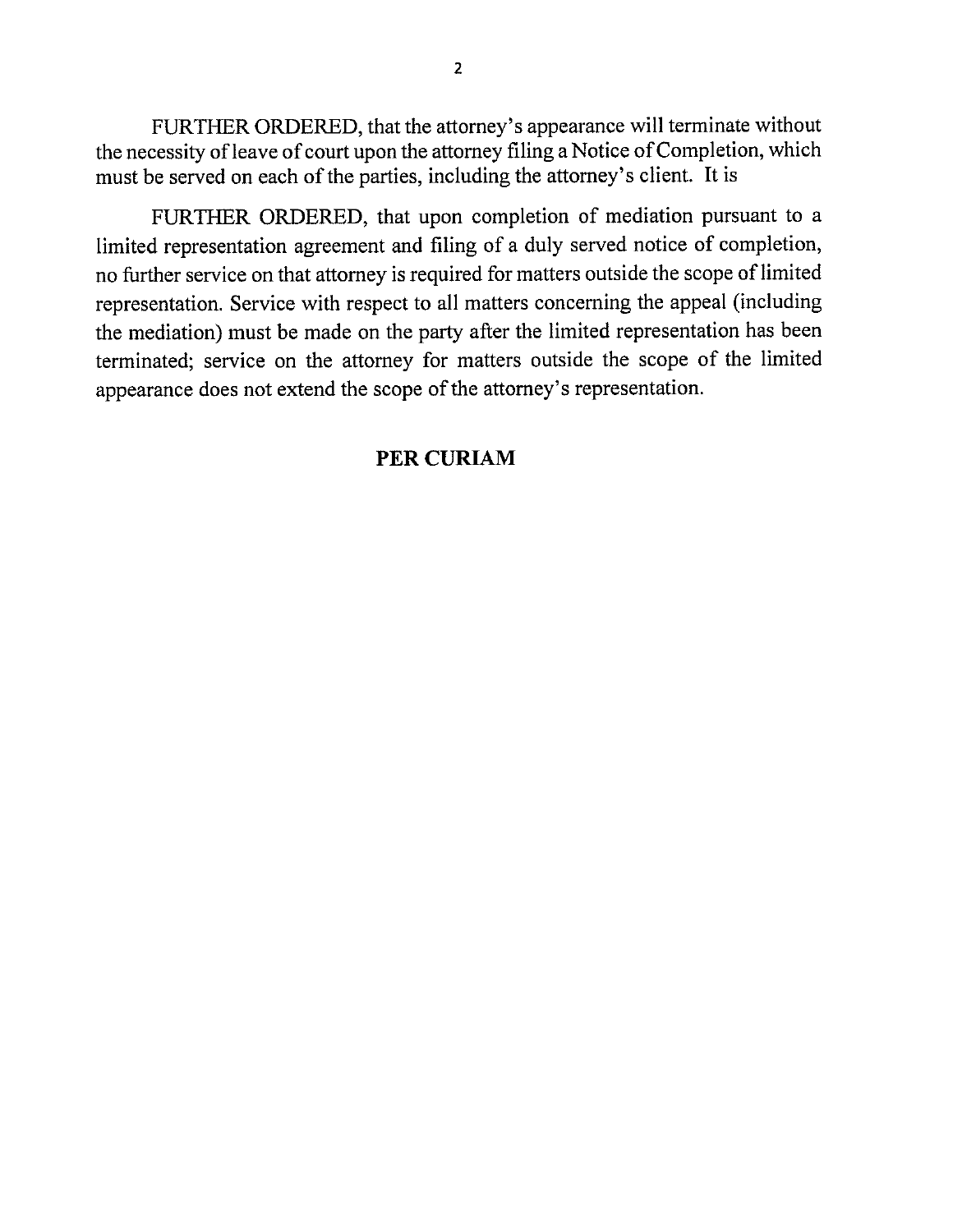Date

Appellant

Case No.

Appellee

#### **CONFIDENTIAL NOTICE OF LIMITED APPEARANCE**

THE CLERK OF THE COURT will please note that I am entering an appearance limited to representation of the (select one) \_\_Appellant or \_\_Appellee for the purpose of mediation, which will terminate, without necessity of leave of court, upon my filing a Notice of Completion.

I have informed my client that my appearance is limited and we have entered into a written agreement dated , 20 providing that I will provide representation during the mediation process. My representation will not extend beyond the mediation process without mutual consent and my filing of a new entry of appearance in the appeal.

From today's date, all notices and documents filed in the appeal identified above must be served on me and my client until such time as I file a Notice of Completion in this matter. All other notices and documents must be served only on my client and/or any counsel other than me who has entered an appearance on my client's behalf.

I hereby certify that the foregoing information is true and correct to the best of my knowledge and belief and that on the day of  $\qquad \qquad$ , 20, I provided a copy of this Confidential Notice of Limited Appearance to the Program Coordinator for the Appellate Mediation Program electronically and to my client by hand, first-class mail, or electronically, as evidenced by the client's signature below.

| <b>Attorney Signature</b>          | Client Signature      |  |
|------------------------------------|-----------------------|--|
| Print Attorney Name and Bar Number | <b>Street Address</b> |  |
| <b>Street Address</b>              | City, State, ZIP      |  |
| City, State, ZIP                   | <b>Email Address</b>  |  |
| Telephone Number                   |                       |  |

Email Address